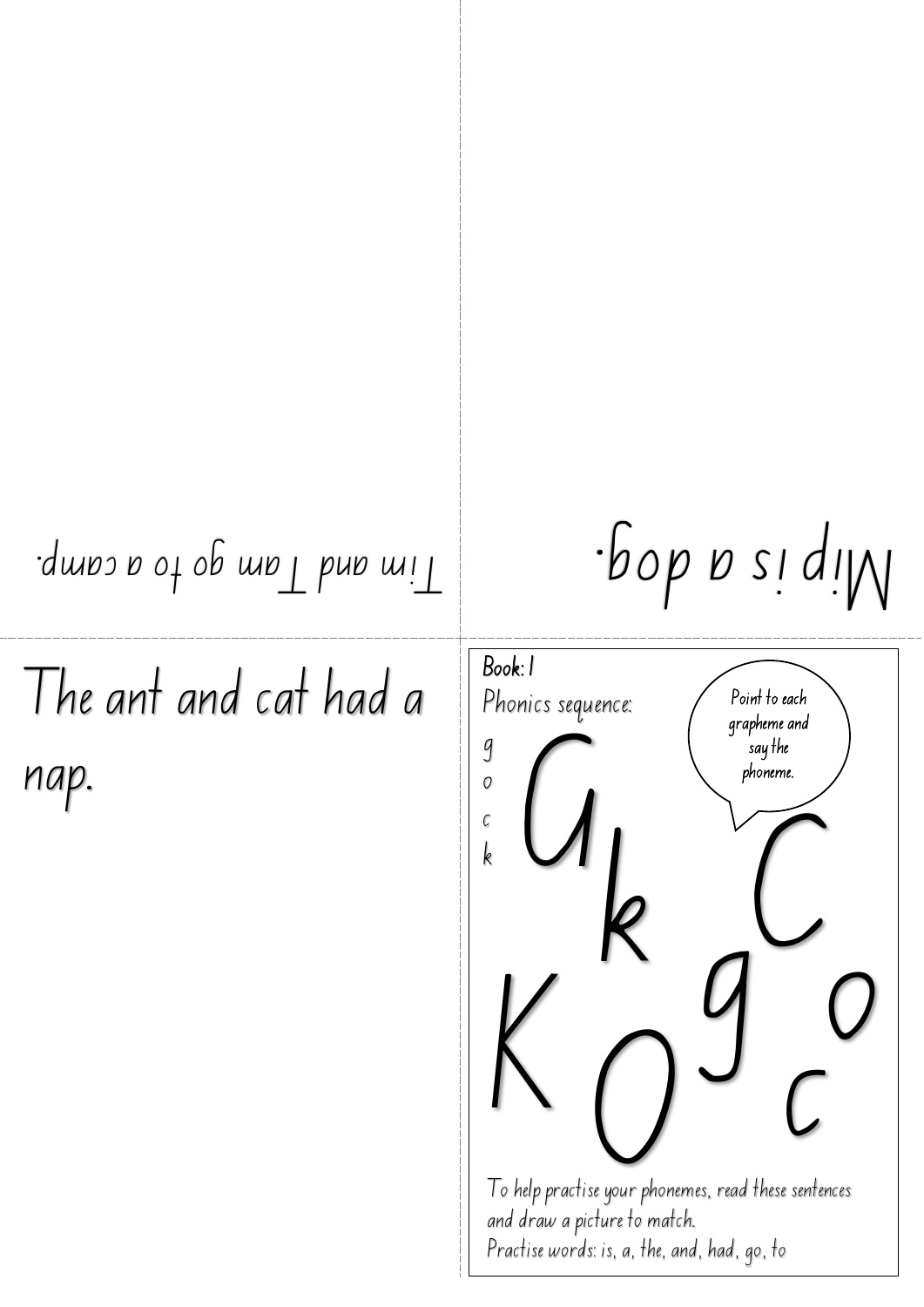## The cat sat in  $.100.941$

Mog is a top dog.

## Kim and Ken sat on the mat.

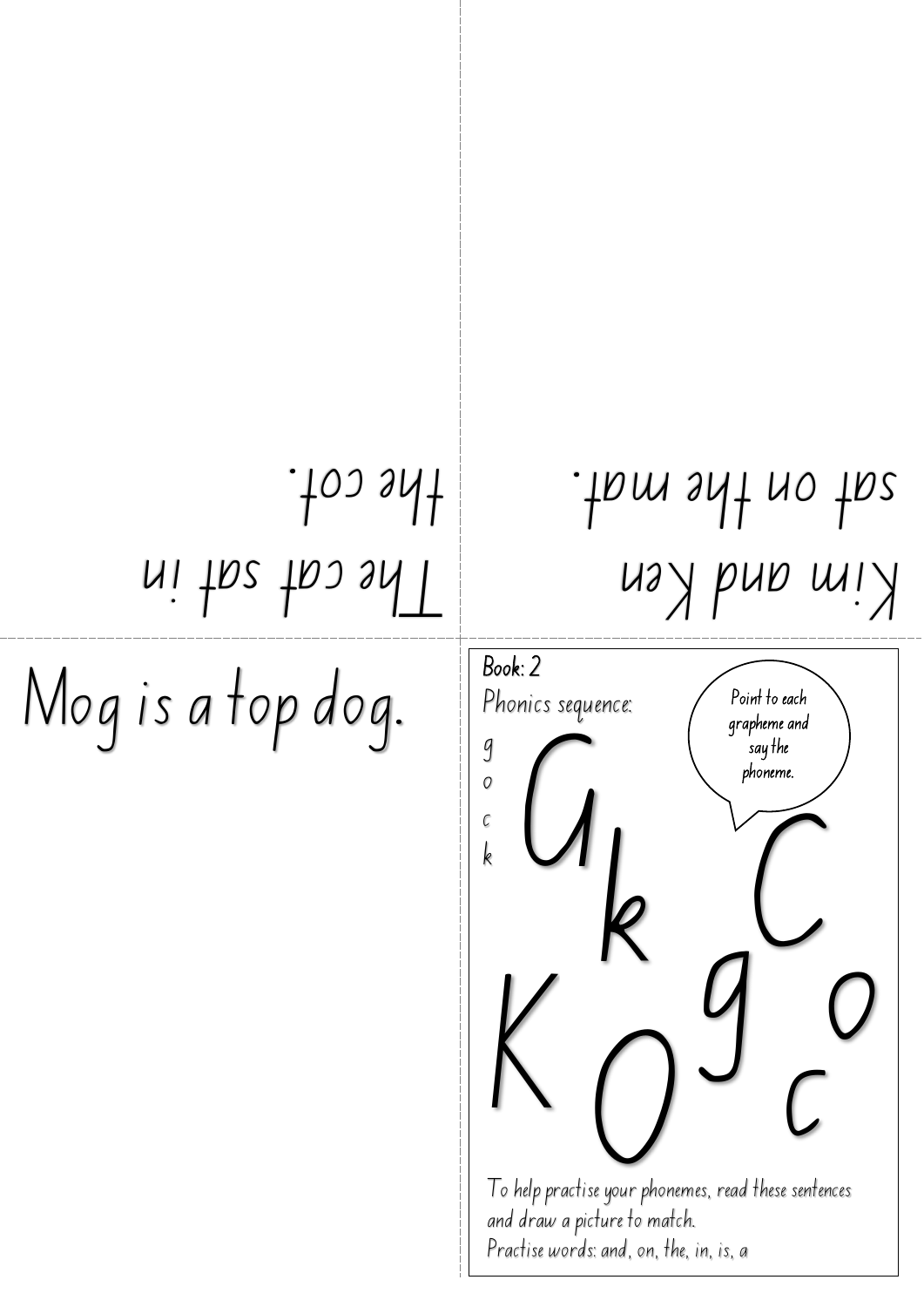## Kit the cat sat on . the mat

The dog and cat had a nap.

The pig digs a pit.